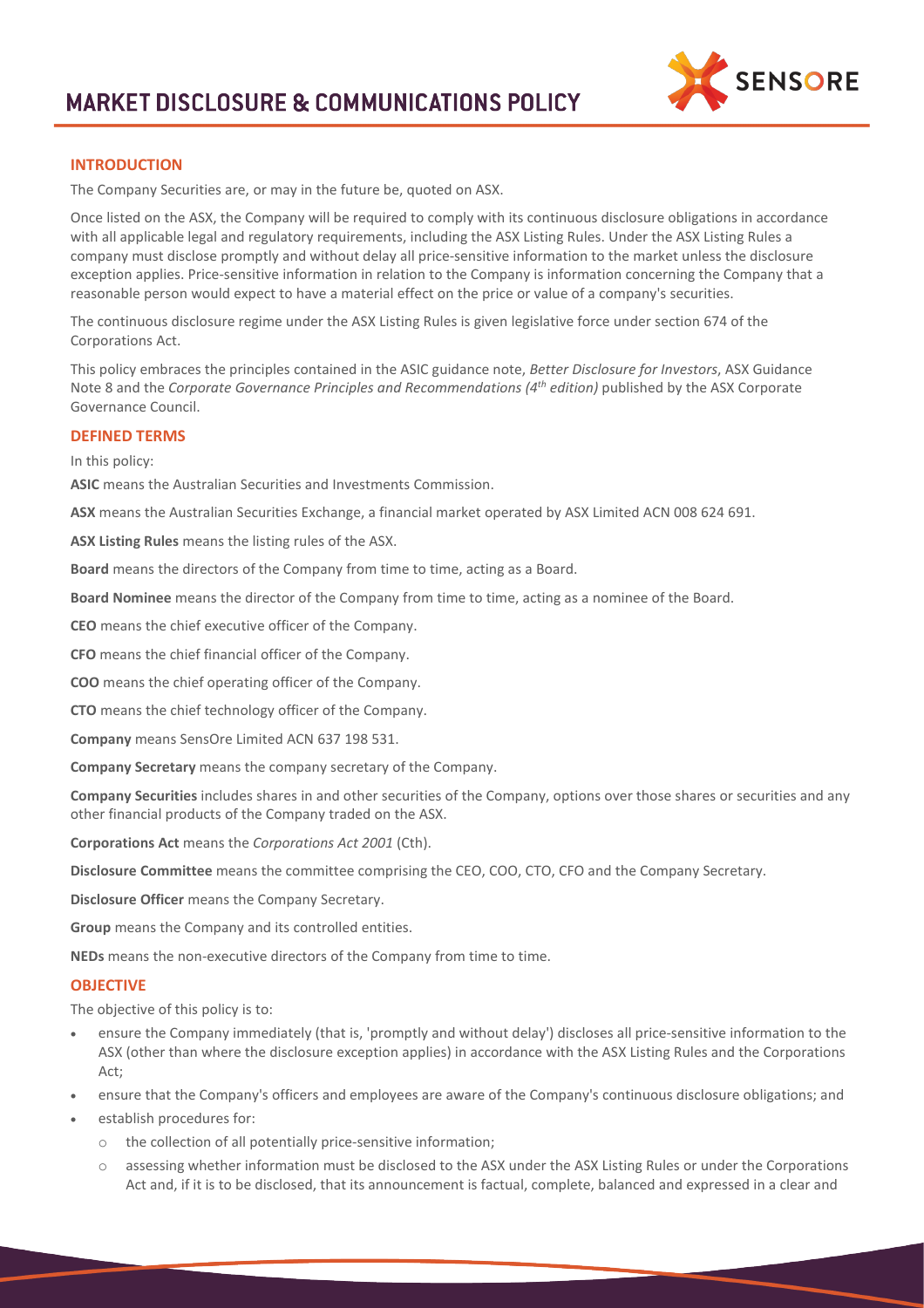

concise manner that allows an investor to assess the impact of the information when making an investment decision;

- o releasing to the ASX information determined to be price-sensitive information and required to be disclosed so that all investors have equal and timely access to this information; and
- o responding to any queries from ASX (particularly queries under ASX Listing Rule 3.1B (see *False markets, market speculation and rumours* section)).

# **DISCLOSURE**

The Board is responsible for approving and monitoring compliance with this policy.

The Board has authorised the Disclosure Committee to have responsibility for:

- deciding if information should be disclosed to the ASX (subject to any overriding authority of the Board, including in accordance with this policy);
- ensuring compliance with the Company's continuous disclosure obligations;
- establishing a system to monitor compliance with the Company's continuous disclosure obligations and this policy;
- monitoring regulatory developments so that amendments necessary to ensure that this policy continues to conform with those requirements can be considered by the Board; and
- monitoring changes in the market price of, and trading volume in, Company Securities to identify, and, if necessary, take action to remedy, a potential false or disorderly market in the Company's Securities (subject to any overriding authority of the Board).

The Director nominated by the Board from time to time (Board Nominee) (or if not reasonably available, the chair of the Board or the chair of the audit and risk committee) will be consulted by the CEO or his delegate in relation to the disclosure (or non-disclosure) of major matters. The form and content of any announcement in relation to a major matter requires consideration and approval by the non-executive directors (NEDs) of the Board (or a majority of NEDs if all members are not available).

Decisions about and application of the disclosure exception and trading halts will be made following consultation with the Director nominated by the Board from time to time (or if not reasonably available, the chair of the Board or the chair of the audit and risk committee). If such decision is required to be made on an urgent basis and such Board consultation is not possible, the CEO or his delegate will consult the Disclosure Officer).

Routine administrative announcements, such as a disclosure to the market concerning a change in a director's notifiable interest in Company Securities, may be made by the Disclosure Officer following consultation with the CEO or his delegate.

## **DISCLOSURE OFFICER**

The Board has appointed the Company Secretary to act as the Disclosure Officer.

The Disclosure Officer is the primary point of contact with the ASX and is responsible for:

- communicating with the ASX about general matters concerning the ASX Listing Rules (in accordance with ASX Listing Rule 12.6);
- ensuring officers and employees of the Company are aware of and adequately understand:
	- o the Company's continuous disclosure obligations;
	- o their responsibilities in relation to the Company's continuous disclosure obligations and to protect the confidentiality of information (including, when instructing advisers or conducting negotiations in relation to any matter that may give rise to price-sensitive information); and
- if the Disclosure Officer thinks it necessary, implementing training sessions for officers and employees in relation to the Company's continuous disclosure obligations, their responsibilities in relation to those obligations and the protection of confidential information and this policy;
- implementing and supervising procedures for reporting potentially price-sensitive information;
- ensuring (by using all reasonable endeavours) that all announcements are:
	- o factual, objective and free from the use of any emotive or argumentative language;
	- o balanced and free from any misleading or deceptive statements (including by omission);
	- o do not omit material information;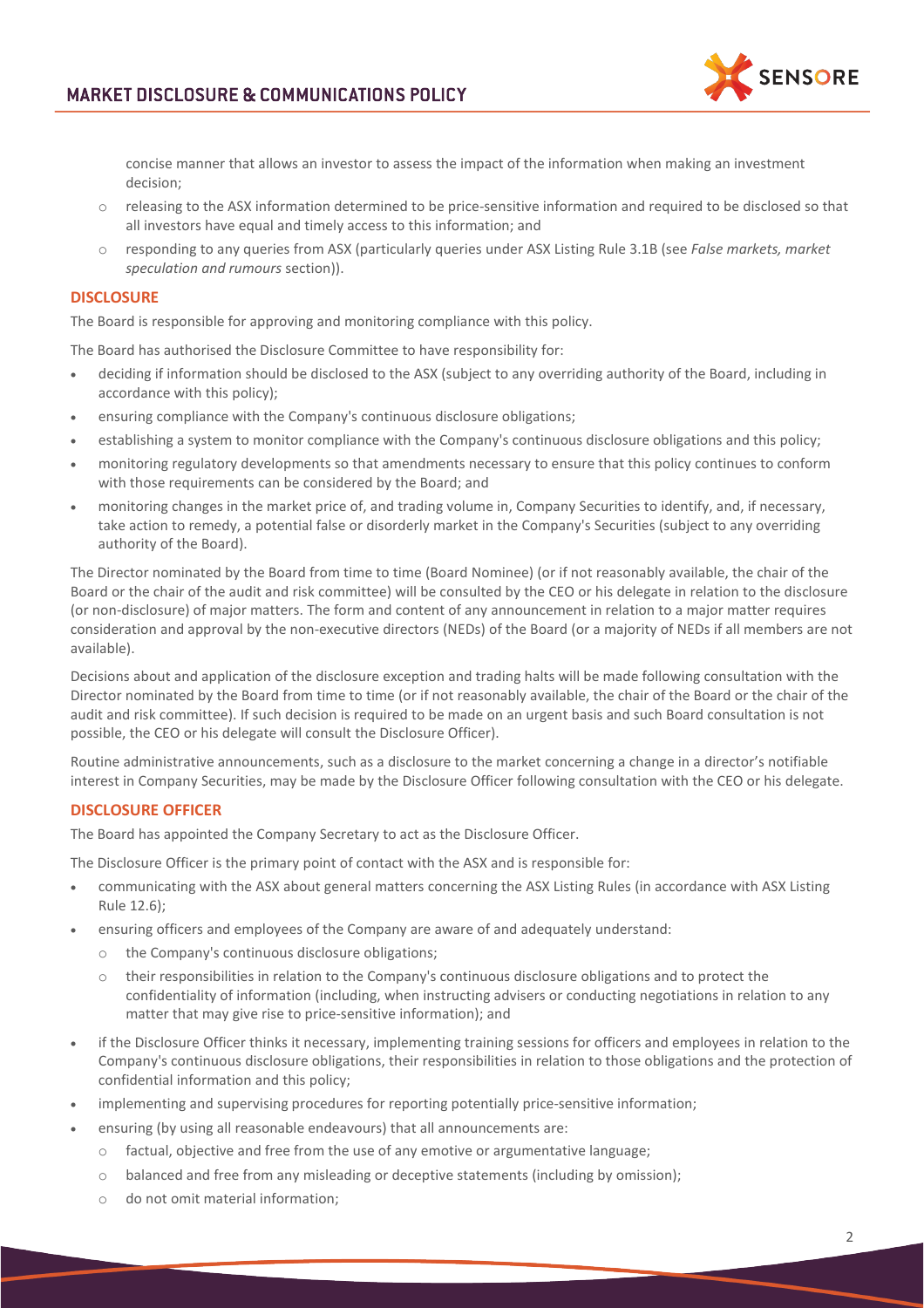

- o are expressed in a clear, concise and effective manner; and
- $\circ$  to the extent that they contain financial information, compliant with the requirements of ASIC Regulatory Guide 230 *Disclosing non-IFRS financial information*,

in each case, so that investors can make fully informed investment decisions in response to that information; and

• ensuring that the Board receives a copy of all announcements released by the Company on the ASX promptly after release of such announcements.

The Disclosure Officer must maintain a file (**Disclosure File**) of:

- material disclosed to the ASX;
- communications with the ASX under ASX Listing Rule 3.19B;
- potentially price-sensitive information that has come to the Disclosure Officer's attention and has not been disclosed to the ASX; and
- reasons why any potentially price-sensitive information was not disclosed, for example in reliance on the disclosure exception.

The Disclosure Officer must report the Disclosure File information to:

- the Chairperson;
- the CEO; and
- the Board,

at each regular Board meeting.

## **DECIDING IF INFORMATION SHOULD BE DISCLOSED**

If an employee or officer of the Company becomes aware of any information at any time that should be considered for release to the market, it must be reported immediately to the Disclosure Officer or the CEO.

The Disclosure Officer, along with divisional managers for their areas of responsibility, must ensure there are appropriate procedures in place to ensure that all relevant information (i.e. any information that could be materially price sensitive) is reported to them immediately for on-forwarding in accordance with this policy. It is important for employees and officers of the Company to understand that just because information is reported to the Disclosure Officer or the CEO that does not mean that it will be disclosed to the ASX.

It is for the Disclosure Committee (subject to the Board's overriding authority) to determine in the first instance whether information is material and requires disclosure or whether the disclosure exception applies. Accordingly, the Company's policy is for all potentially material information to be reported to the Disclosure Officer or the CEO even where the reporting officer or division is of the view that it is not in fact 'material'. The officer's or division's view on materiality can (and should) be shared with the Disclosure Officer or the CEO, but will not be determinative. A similar reporting obligation also arises where a non-executive director (in their capacity as a director of the Company) becomes aware of information that should be considered for release to the market.

Subject to the Board's overriding authority, the Disclosure Committee is responsible in the first instance for deciding if information should be disclosed. Accordingly, all potentially price-sensitive information must be given to the Disclosure Committee for its consideration as to whether such information needs disclosure.

If the Disclosure Committee decides that information is price-sensitive and therefore, subject to the application of the disclosure exception, must be disclosed, the Disclosure Officer must:

- prepare an ASX announcement disclosing that information; and
- unless deemed a routine administrative announcement, provide that draft announcement to the Board Nominee for their approval prior to release.

If in any doubt, the CEO or Disclosure Officer must refer the matter to the Board. The CEO, Disclosure Officer or the Board will, if necessary, seek external legal or financial advice.

If the Company is unable to make a disclosure to the ASX immediately (that is, 'promptly and without delay') on becoming aware of that price-sensitive information (or if trading in Company Securities is suggestive of a false or disorderly market) and the disclosure exception is not available, then the CEO, the Disclosure Officer or the Board (as applicable) must apply for a trading halt.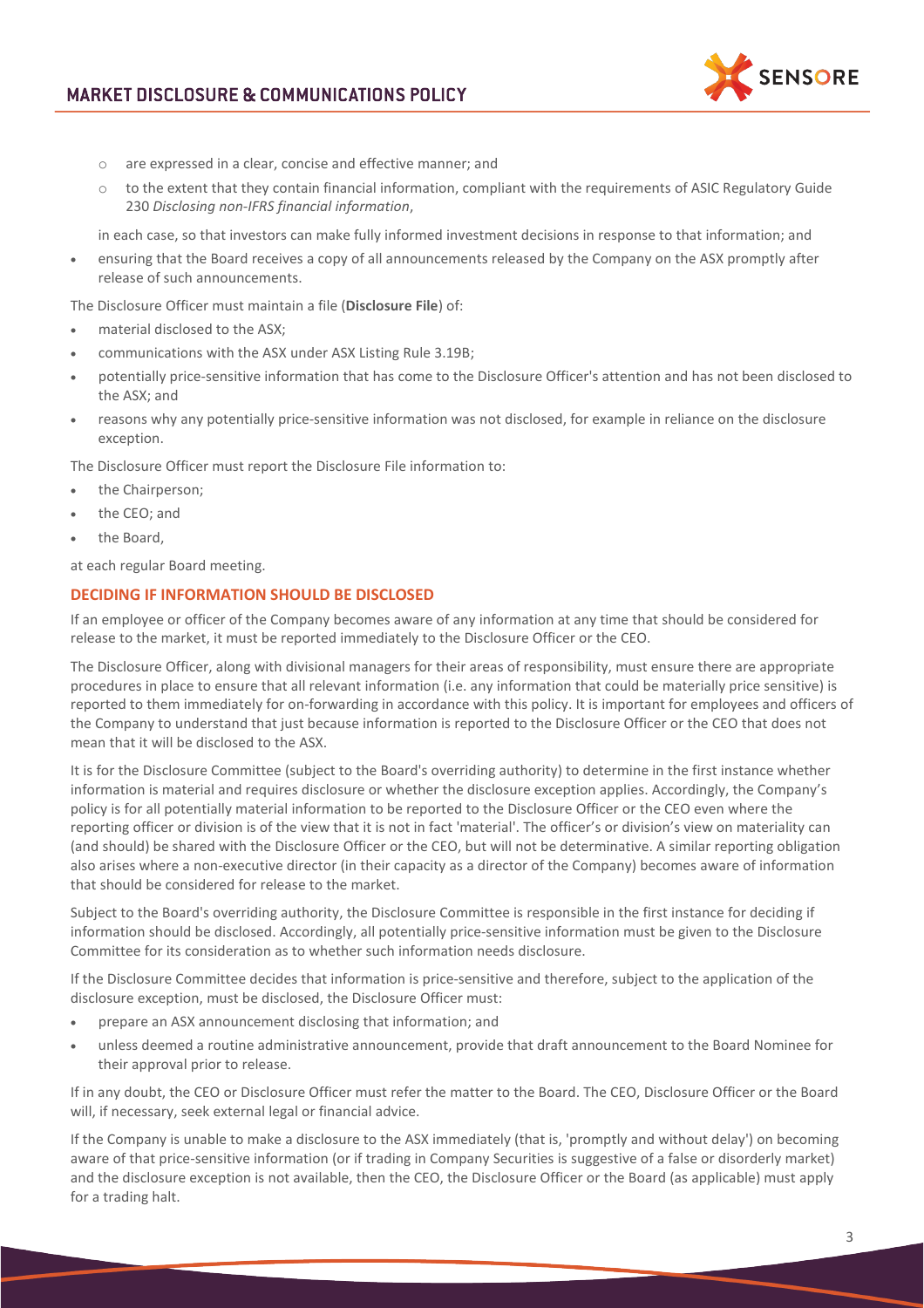**SENSORE** 

Where any information is reported by an officer, employee or division to the Disclosure Officer or CEO and the Disclosure Committee determines that the circumstances are developing but the information is not presently disclosable, the Disclosure Officer must oversee the preparation of an appropriate draft announcement to facilitate immediate disclosure of the information if it later becomes disclosable (for example, as a result of confidentiality being lost through a 'leak').

If an officer or employee is in doubt about whether information is potentially price-sensitive, he or she must immediately give that information to the CEO or the Disclosure Officer for consideration.

# **ASSESSING IF INFORMATION IS PRICE-SENSITIVE**

The guiding principle is that the Company must immediately disclose to ASX any information concerning the Group that a reasonable person would expect to have a material effect on the price or value of Company Securities.

If information would, or would be likely to, influence persons who commonly invest in securities in deciding whether to acquire or dispose of Company Securities, it is material. However, information could be material in other ways and materiality must be assessed having regard to all the relevant background information, including past announcements that have been made by the Company and other generally available information. If there is any doubt, the information should be disclosed to the CEO or the Disclosure Officer for consideration.

Examples of the types of information that may need to be disclosed include:

- a transaction or event that will lead to a significant change in the nature or scale of the Group's activities;
- a change in revenue or profit or loss forecasts that is materially different from market expectations;
- a change in asset values or liabilities;
- a change in tax or accounting policy;
- a decision of a regulatory authority in relation to the Group's businesses;
- a relationship with a new or existing significant customer or supplier;
- a formation or termination of a joint venture or strategic alliance;
- the granting or withdrawal of a material licence;
- an entry into, variation or termination of a major contract;
- a significant transaction, such as an acquisition or disposal, involving the Group;
- giving or receiving a notice of intention to make a takeover;
- any rating applied by a rating agency to the Company or Company Securities and any change to such a rating;
- a labour dispute;
- a threat, commencement or settlement or resolution of any material litigation or claim;
- the appointment of a liquidator, administrator or receiver;
- the commission of an event of default under, or other event entitling a financier to terminate, a material financing facility;
- undersubscriptions or oversubscriptions to an issue of securities (a proposed issue of securities is separately notifiable to the ASX under ASX Listing Rule 3.10.3);
- the lodging of a document containing price-sensitive information with an overseas exchange or financial market or other regulator so that it is public in that country;
- an agreement between the Company and a related party such as one of its directors or one of their controlled entities; or
- a director's ill health or death.

There are many other types of information that could give rise to a disclosure obligation. For example, a development in a company affiliated with, but not controlled by, the Company may be price-sensitive when related to the Company itself.

# **EXCEPTION TO DISCLOSURE AND CONFIDENTIALITY**

Under ASX Listing Rule 3.1A, the Company does not have to give the ASX information if:

- one or more of the following conditions in ASX Listing Rule 3.1A.3 applies:
	- o it would be a breach of the law to disclose the information;
	- o the information concerns an incomplete proposal or negotiation;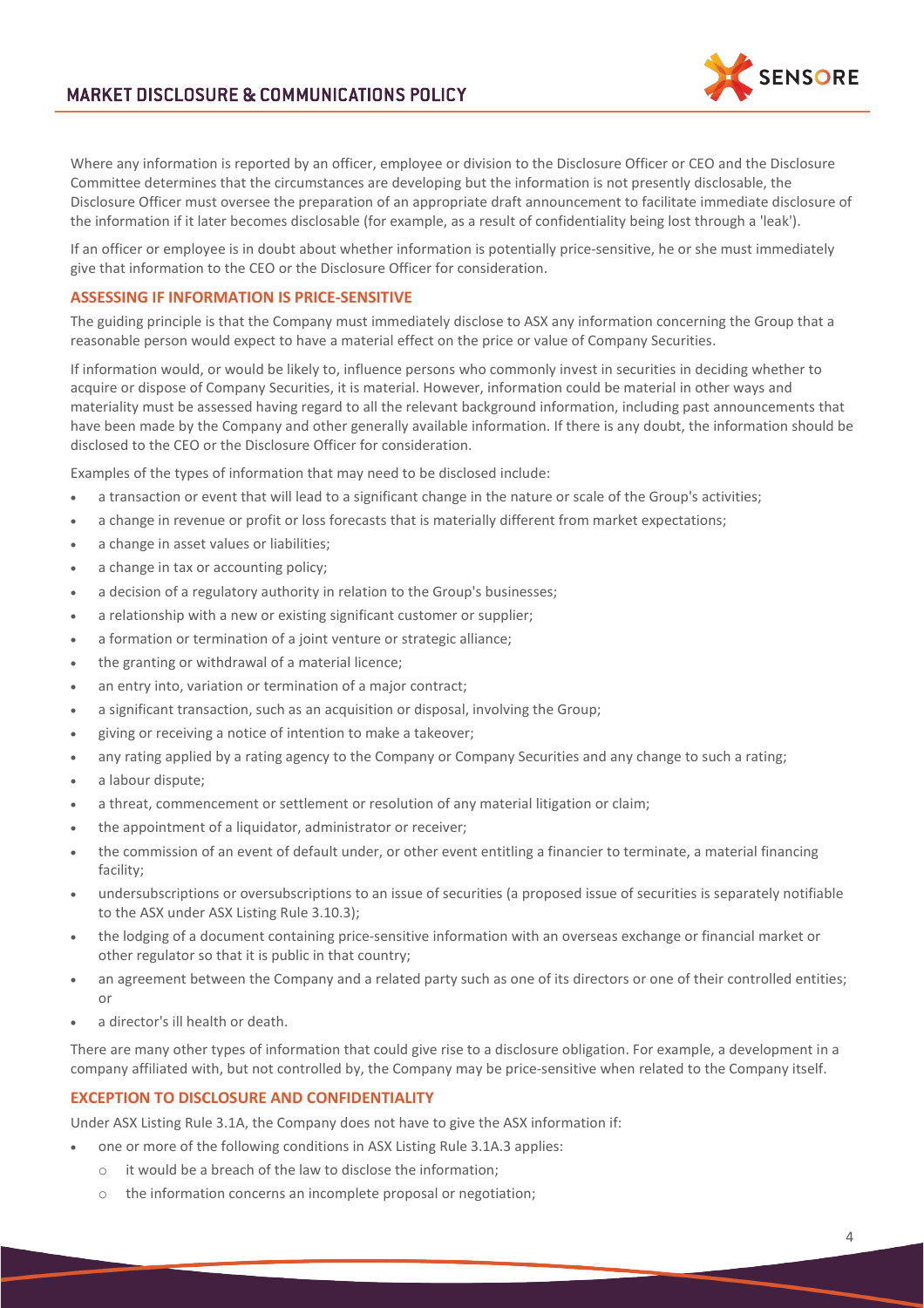

- $\circ$  the information comprises matters of supposition or is insufficiently definite to warrant disclosure;
- o the information is generated for internal management purposes; or
- o the information is a trade secret;

and

- each of the following conditions exist:
	- $\circ$  the information is confidential and ASX has not formed the view that the information has ceased to be confidential; and
	- o a reasonable person would not expect the information to be disclosed.

When the Company is relying on the ASX Listing Rule 3.1A exception to ASX Listing Rule 3.1, or is involved in a development that may eventually require reliance on an exception, appropriate confidentiality protocols must be adhered to. A leak of confidential information will immediately deny the Company the ability to withhold the information from the ASX in reliance on the disclosure exception and force the Company to make a 'premature' announcement or to place Company Securities that are quoted securities into trading halt.

# **FALSE MARKETS, MARKET SPECULATION AND RUMOURS**

Market speculation and rumours, whether substantiated or not, have the potential to impact Company Securities. Speculation may also contain factual errors that could materially affect Company Securities.

The CEO or his delegate will monitor movements in the price or trading activity of Company Securities to identify circumstances in which a false market may have emerged in Company Securities.

If the ASX asks the Company to give it information to correct or prevent a false market, the Disclosure Officer is responsible for giving the information to the ASX after following the procedure in the section titled *Assessing if information is pricesensitive*.

The Company's general policy is that it does not respond to market speculation or rumours. However, the Disclosure Committee or the Board (as applicable) may decide to make a statement in response to market speculation or rumours if:

- they consider that the Company is obliged at that time to make a statement to the market about a particular matter;
- they consider it prudent in order to prevent or correct a false market occurring in Company Securities; or
- ASX asks for information.

to prevent or correct a false market occurring in Company Securities.

## **PUBLIC RELEASE OF DISCLOSED INFORMATION**

The Company will publicly release all information disclosed to the ASX under this policy by placing it on its website.

The Disclosure Officer must be provided with confirmation from the ASX that the information has been released to the market, before publicly discussing or otherwise publishing the information.

Investors may elect to receive electronic communications for announcements by subscribing to SensOre's electronic mailing list (available on the 'contact us' section of SensOre's website). All information released to the market will be posted on SensOre's website as soon as practicable following confirmation of receipt by ASX.

The Disclosure Officer should also ensure that the process used to verify the integrity of any periodic corporate report it releases to the market that is not audited or reviewed by an external auditor is disclosed in the relevant periodic corporate report, the Company's annual report or on its website.

# **TRADING HALTS**

The Company may ask the ASX to halt trading in Company Securities to:

- maintain orderly trading in its securities; and
- manage its continuous disclosure obligations.

Decisions about trading halts are made following consultation between the Disclosure Committee and the Board.

## **AUTHORISED SPOKESPERSONS**

Only the CEO, CFO or the Chairperson of the Board may speak on behalf of the Company to institutional investors, stockbroking analysts and the media.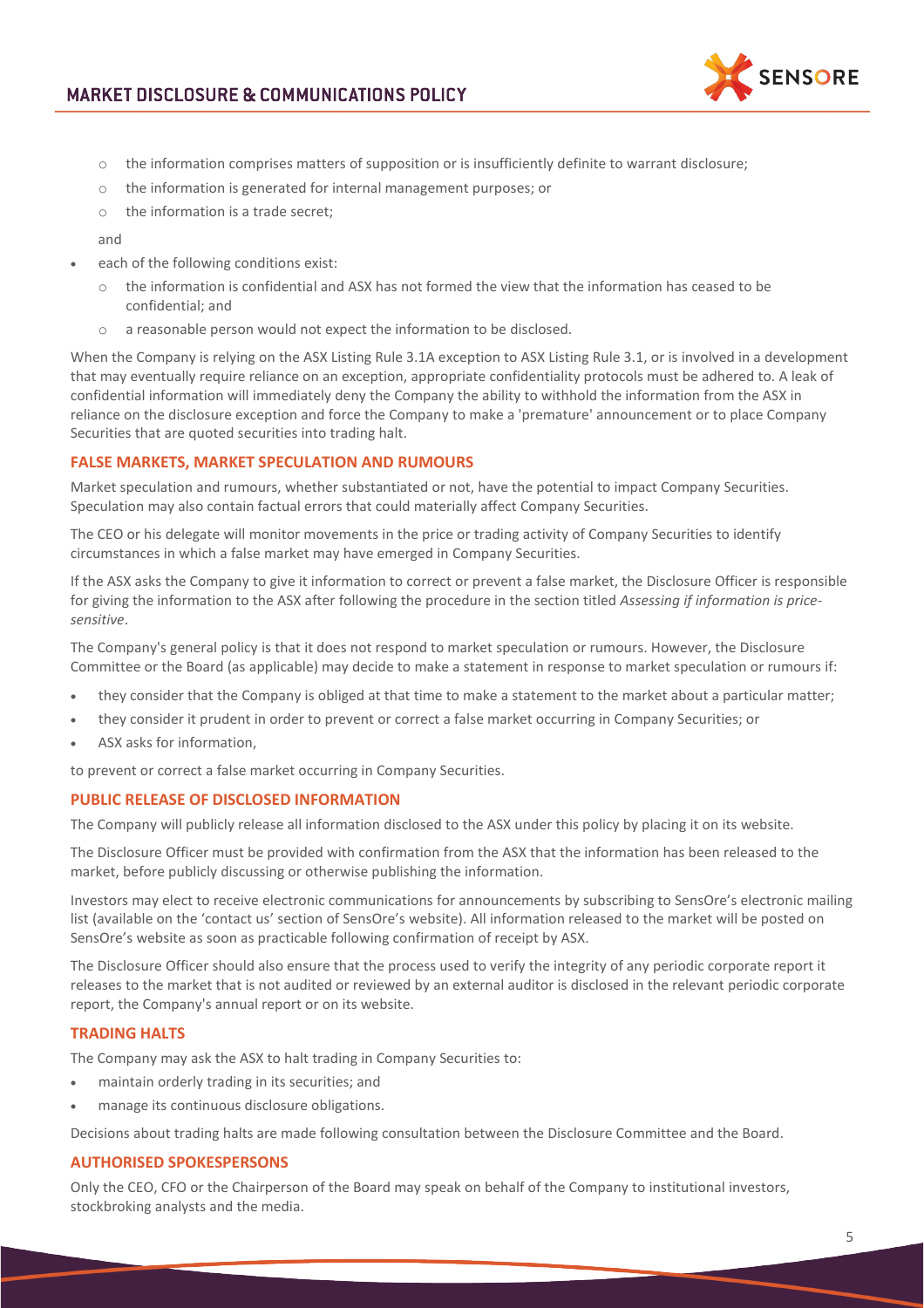

The CEO, CFO or the Chairperson of the Board may only clarify information that the Company has publicly released and must not comment on price-sensitive information that has not been released to the market.

The Company will not expressly or implicitly give institutional investors or stockbroking analysts' earnings forecast guidance that has not already been released to the market.

If other employees are asked to comment by an external investor, stockbroking analyst or the media in relation to any matter concerning the Group they must:

- say that they are not authorised to speak on behalf of the Company; and
- refer the investor, stockbroking analyst or media to the Disclosure Officer.

Before any release can be issued the Disclosure Officer must:

- review it:
- disclose it to the ASX (if it contains price-sensitive information); and
- if applicable, be provided with confirmation from the ASX that the information in the release has been released to the market before publicly discussing or otherwise publishing it.

#### **OPEN BRIEFINGS TO INSTITUTIONAL INVESTORS AND STOCKBROKING ANALYSTS**

The Company may hold open briefings with institutional investors or stockbroking analysts to discuss information that has been released to the market.

For the purposes of this policy:

- public speeches and presentations by the CEO, CFO or the Chairperson of the Board are open briefings; and
- any meeting that is not an open meeting is a one-on-one briefing.

Price-sensitive information that has not been released to the market must not be disclosed at open briefings.

If a question raised in a briefing can only be answered by disclosing price-sensitive information, employees must:

- decline to answer the question; or
- take the question on notice and wait until the Company releases the information to the market through the ASX.

If an employee or officer participating in a briefing thinks that something has been disclosed that might be price-sensitive information that has not been publicly released, he or she must immediately inform the CEO, the Chairperson of the Board, or the Disclosure Officer.

Before any open briefing, the Company will inform the ASX and publish on the ASX Markets Announcements Platform (**MAP**) information about the briefing and, if presentation slides will be used, those presentation slides will also be released to the ASX and published on the MAP.

### **ONE-ON-ONE BRIEFINGS WITH INSTITUTIONAL INVESTORS AND STOCKBROKING ANALYSTS**

It is in the interests of shareholders that institutional investors and stockbroking analysts have a thorough understanding of the Group's businesses, operations and activities.

The Company may hold one-on-one briefings with institutional investors and stockbroking analysts. At these briefings, the Company may give background and technical information to help institutional investors and stockbroking analysts better understand its business operations and activities.

For the purposes of this policy, a one-on-one briefing includes any communication between the Company and an institutional investor or a stockbroking analyst.

Price-sensitive information that has not been released to the market must not be disclosed at one-on-one briefings.

File notes must be made of all one-on-one briefings and kept for a reasonable period.

If an employee or officer participating in a one-on-one briefing thinks that something has been disclosed that might be price-sensitive information that has not been publicly released, he or she must immediately inform the Chairperson of the Board, CEO or the Disclosure Officer.

Before any series of one-on-one briefings, the relevant employee must inform the Disclosure Officer of information to be disclosed at the briefing.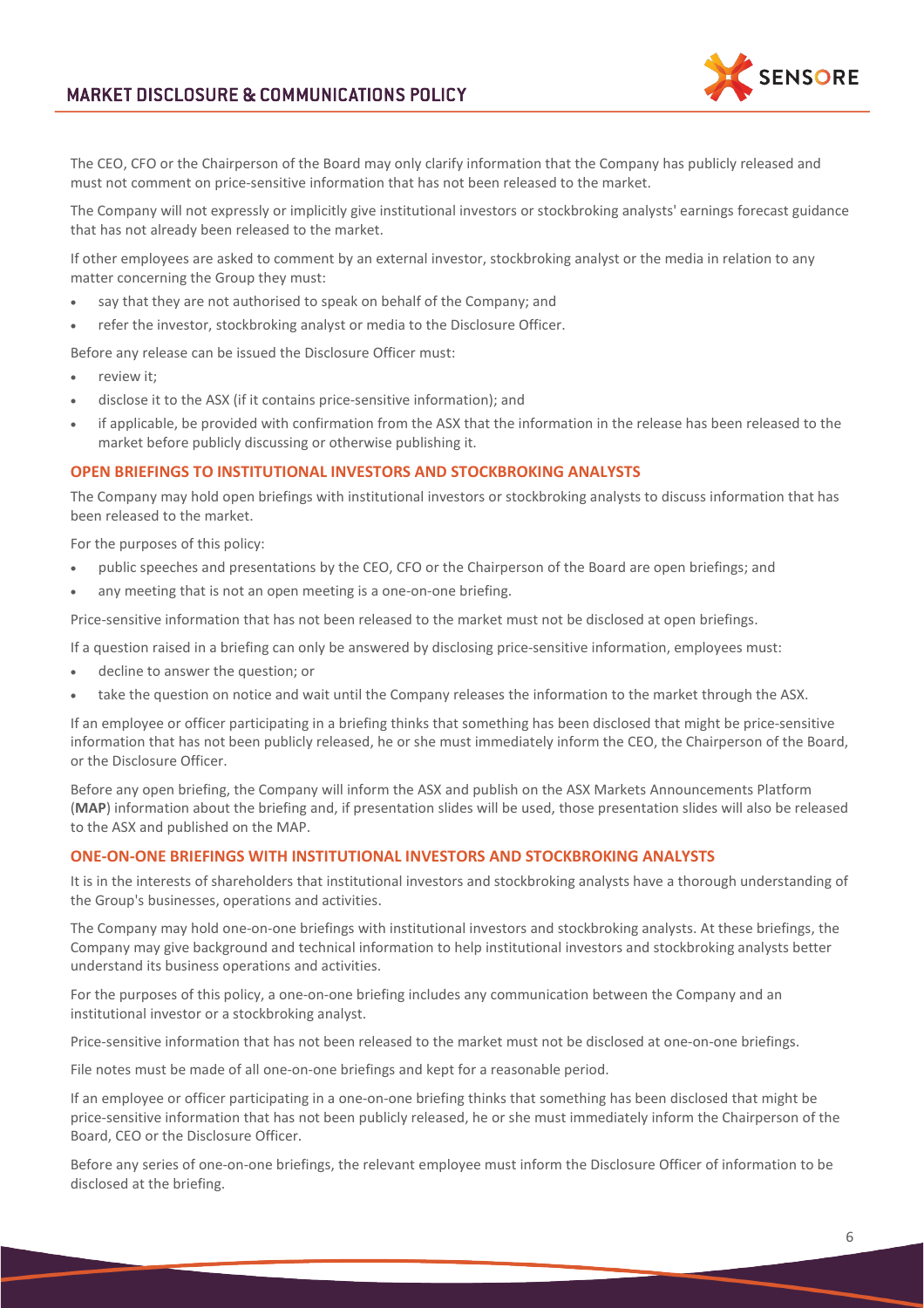

# **PRESENTATION AND BRIEFING MATERIALS**

Any presentation or briefing materials for open or one-on-one briefings must be given to the CEO or the Disclosure Officer before the briefing to determine if they contain any price-sensitive information that has not been released to the market.

Any new and substantive investor or analyst presentation should be released to the ASX and published on the MAP.

#### **BLACKOUT PERIODS**

To protect against inadvertent disclosure of price-sensitive information, the Company will not hold one-on-one or open briefings (except to deal with matters subject to an announcement through the ASX) between:

- the end of its financial reporting periods and the announcement of results to the market; and
- sending notice of an annual general meeting to shareholders and the holding of the meeting.

## **REVIEW OF REPORTS BY ANALYSTS**

The Company is not responsible for, and does not endorse, reports by analysts commenting on the Company.

The Company does not incorporate reports of analysts in its corporate information, including on its website (this also extends to hyperlinks to websites of analysts).

If an analyst sends a draft report to the Company for comment:

- employees must immediately send it to the CEO or the Disclosure Officer;
- any response to it will not include price-sensitive information that has not been disclosed to the market;
- it will only be reviewed to correct factual inaccuracies on historical matters; and
- no comment will be made on any profit forecasts contained in it.

Any correction of a factual inaccuracy does not imply that the Company endorses an analyst research report.

A standard disclaimer will be made in any response to an analyst.

#### **INFORMING EMPLOYEES**

This policy or a summary of it will be distributed to employees to help them understand the Company's continuous disclosure obligations, their individual reporting responsibilities and the need to keep the Company's information confidential.

The Company's securities trading policy will also be distributed to the employees. That policy also relates to the treatment of price-sensitive information.

## **PROTOCOL BREACHES**

If an employee breaches this policy, he or she may face disciplinary action, including dismissal in serious cases.

#### **QUESTIONS**

Any questions about the Company's continuous disclosure obligations or this policy should be referred to the Disclosure Officer.

Investors are encouraged to contact the Company to seek information. The Company is committed to responding in a timely manner to genuine requests and enquiries. Information provided by SensOre will be provided by authorised spokespersons and limited to that available in the public domain.

## **REVIEW AND CHANGES**

The CEO, in consultation with the Board, will review this policy periodically to ensure that it is operating effectively and whether any changes are required.

The Board may change this policy from time to time by resolution.